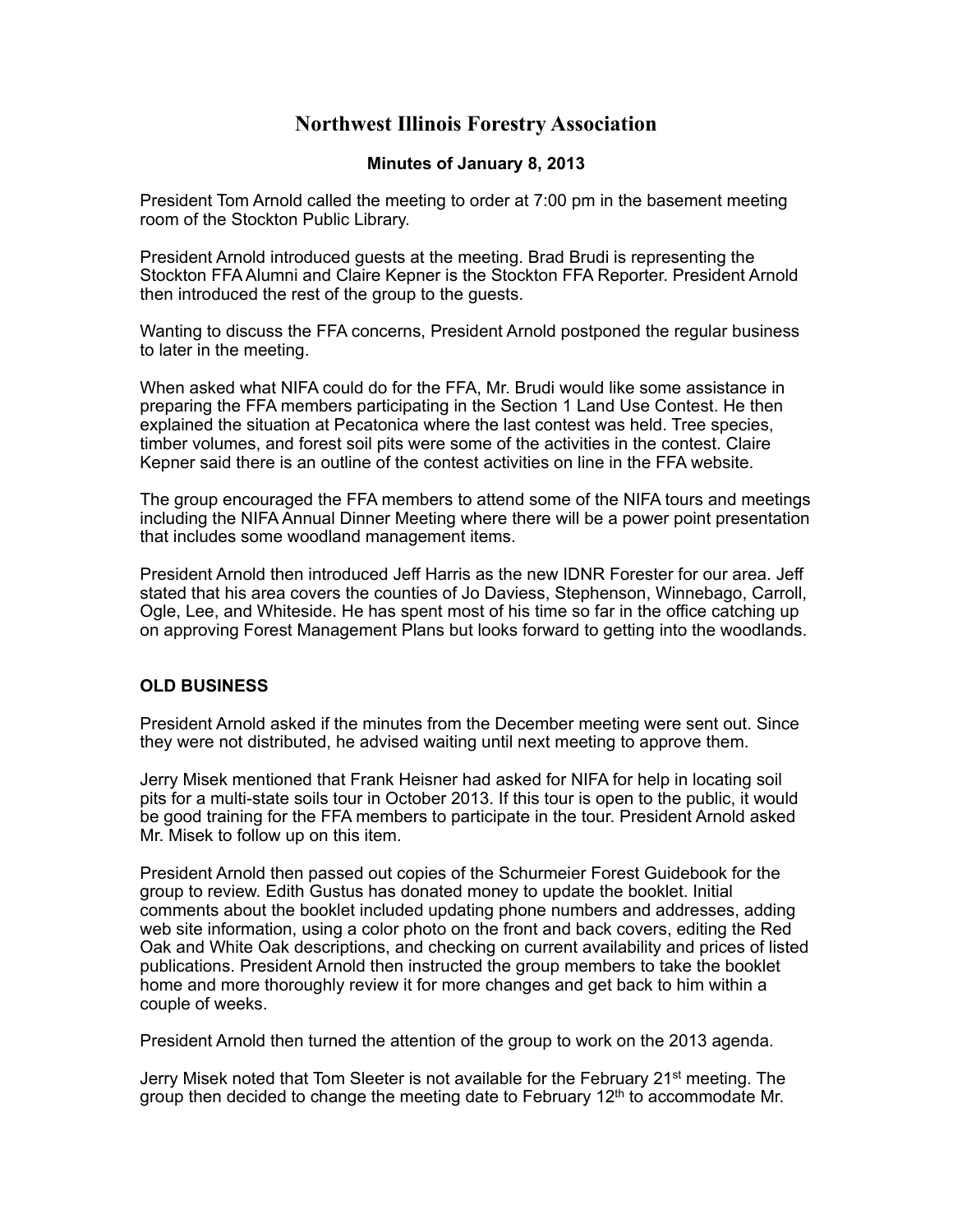Sleeter's schedule. Mr. Sleeter will discuss the recent tax law changes.

The Tri-State Forestry Conference will be held at Sinsinawa Mound on March 9th.

March 19<sup>th</sup> is the date for the NIFA Annual Dinner Meeting.

Dick Pouzar scheduled April 13<sup>th</sup> for the tree planting tour that he will be hosting.

Greg Hopton offered to show hand tree planting on his Tree Farm in May.

Larry Priske will host the June tour of his woods with logger, Keith Griebel, discussing harvesting trees to improve the forest and selection of trails and landing sites.

To assist the FFA, the July and August events will be tailored for educational activities that may help the FFA students. Possibly Jay Hayek, Jeff Harris, Terry Wieneke, and Ralph Eads could provide the professional assistance.

Other suggestions included touring the Twin Oaks business; visiting the Forest Products Lab; conducting a chain saw safety demonstration; hosting the "Ties to the Land" program; and touring a site showing Timber Stand Improvement.

President Arnold said we may now have a full agenda but we will continue to work on the agenda at the February meeting.

#### **NEW BUSINESS**

Greg Hopton explained the new State Tree Nursery policy.Seedling trees will now be distributed in thousand lots only and trees for replanting will be charged a fee. Mr. Hopton stated that this policy adversely affects small woodland owners. Since it would take legislative action to change the policy, it was asked if the Illinois Forestry Association (IFA) would support revising the policy. Dick Pouzar ( IFA Representative for our area ) said the IFA is working on a policy regarding the IDNR's dismantling of the Forest Development Act ( FDA ) in that 95% of the FDA funds are being diverted to IDNR field operations with very little given to the Forestry Development Council and none allocated for cost share payments. The IFA is developing a position on the feasibility of continuing the FDA Program as originally intended with its associated 4% timber harvest fee. The State Tree Nursery is funded through the FDA.

President Arnold suggested that NIFA make a donation to the Stockton Public Library for the continued use of their meeting room. They do not charge NIFA for the use of their facilities. President Arnold suggested donating a book to the library. Comments from the group included giving the book "Forest Trees of Illinois" and/or Cory Ritterbusch's book titled "H.S. Pepoon, Pioneer Conservationist of Northwest Illinois".

### **TREASURER'S REPORT**

Treasurer, Keith Arnold reported that NIFA has a total of \$8,655.42 in all accounts with around \$6,000 in cds. He alerted the group to NIFA dues notices being mailed soon for 2013 membership. He also requested a meeting with Mindy Pratt to get a complete mailing list of NIFA members.

Lee Freedlund moved to adjourn the meeting. Greg Hopton seconded the motion. The motion passed and the meeting was adjourned at 8:50 pm.